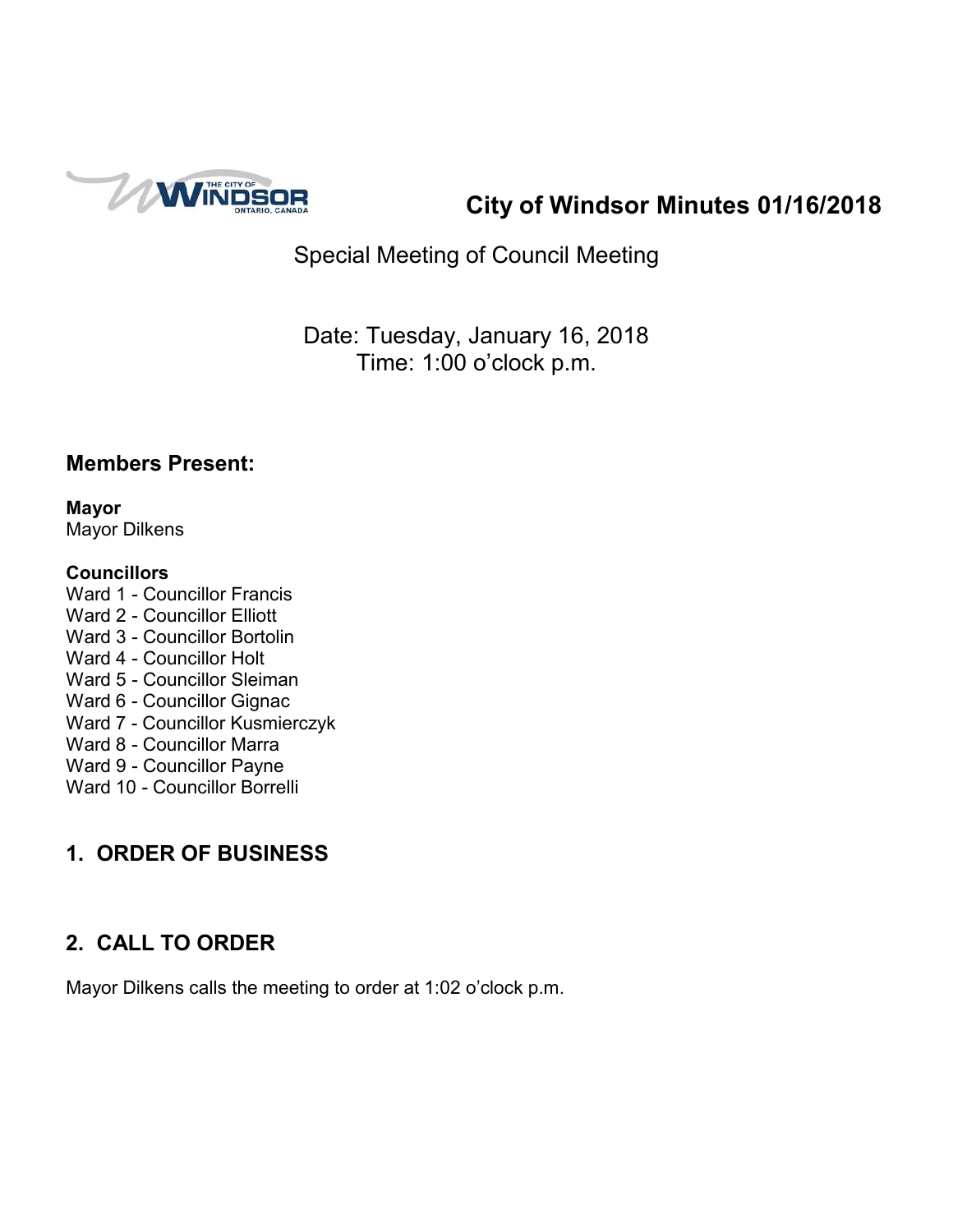Councillor Marra discloses an interest and abstains from voting on Captial Budget Item #TRN-003- 17 being the 2018 Capital Budget request for Transit Windsor West End terminal as his employer has been in discussions in terms of the location selection of the terminal.

## **4. COMMITTEE OF THE WHOLE**

Moved by: Councillor Bortolin Seconded by: Councillor Elliott

That Council do now rise and move into Committee of the Whole with the Mayor presiding for the purpose of dealing with:

- (a) communication items;
- (b) consent agenda;
- (c) hearing requests for deferrals, referrals and/or withdrawals of any items of business;
- (d) hearing presentations and delegations;
- (e) consideration of business items;
- (f) consideration of Committee reports:
	- (i) **Report of Special In-Camera Meeting or other Committee as may be held prior to Council** (if scheduled); and

(g) consideration of by-law 5-2018. **Carried** 

### **7. REQUESTS FOR DEFERRALS, REFERRALS OR WITHDRAWALS**

None requested.

## **9. REGULAR BUSINESS ITEMS**

## **8.2. 2018 Capital Budget 6-Year Plan (City Wide)**

#### **Vincent Georgie, Windsor International Film Festival**

Vincent Georgie, Windsor International Film Festival, appears before Council and is available for questions regarding possible funding from the City of Windsor in 2018.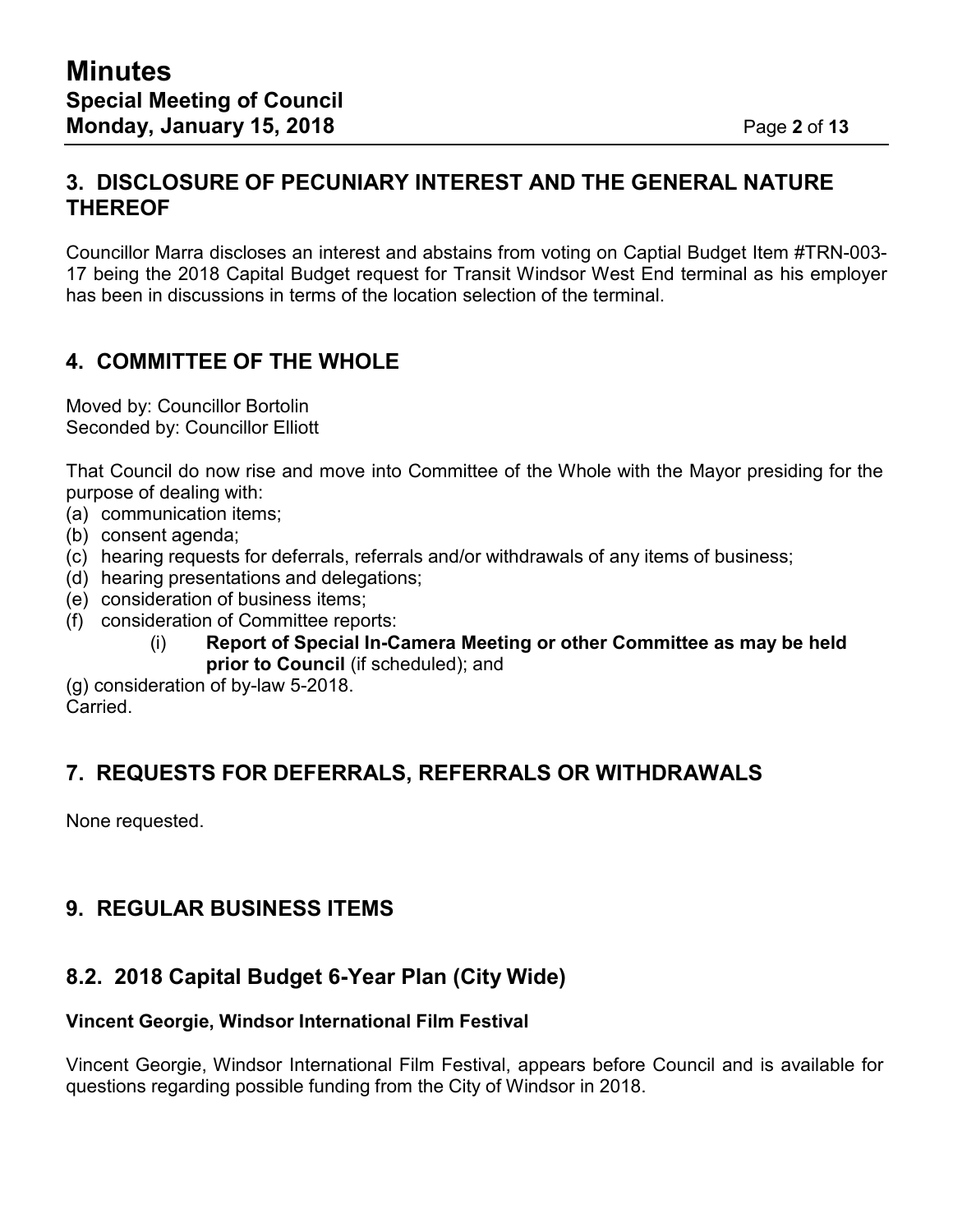## **Minutes Special Meeting of Council Monday, January 15, 2018** Page **3** of **13**

Moved by: Councillor Bortolin Seconded by: Councillor Holt

That \$1,600,000 BE REMOVED from the Paul Martin placeholder project #CAO-001-16 originally scheduled for 2019; and,

That \$500,000 of that amount BE ALLOCATED for redevelopment of the Bruce Park project #PFO-00712 in 2019; and,

That \$1,100,000 of that amount BE ALLOCATED for minor alley repairs Project #OPS-001-11 for 2019.

The motion is **put** and is **lost**.

Aye votes: Councillors Holt and Bortolin. Nay votes: Councillors Borrelli, Elliott, Francis, Gignac, Kusmierczyk, Marra, Payne and Sleiman.

Moved by: Councillor Marra Seconded by: Councillor Kusmierczyk

That the amount of \$566,000 originally allocated in the enhanced Capital Budget for the reconstruction of Annie Street, Reginald Street and Maitland Avenue BE UTILIZED for the Engineering and design plans for the proposed Fontainebleau Community Centre.

The motion is **put** and is **lost**.

Aye votes: Councillors Marra, Kusmierczyk, Holt and Bortolin. Nay votes: Councillors Borrelli, Elliott, Francis, Gignac, Payne, Sleiman and Mayor Dilkens.

Moved by: Councillor Gignac Seconded by: Councillor Francis

Decision Number: B72/2018 THAT City Council **RECEIVE** the 2018 Capital Budget 6-Year Plan documents reflective of \$643,857,000 in total funding; and,

THAT City Council **APPROVE** the recommended allocation of the 2018 available funding (net of funding required for pre-commitments and allocations to prior years' approvals) for capital projects totalling approximately \$51,580,000 (subject to any further changes approved by Council); and,

THAT City Council **APPROVE IN PRINCIPLE** the recommended allocation of the 2019 through to 2023 available funding (net of funding required for pre-commitments and allocations to prior years'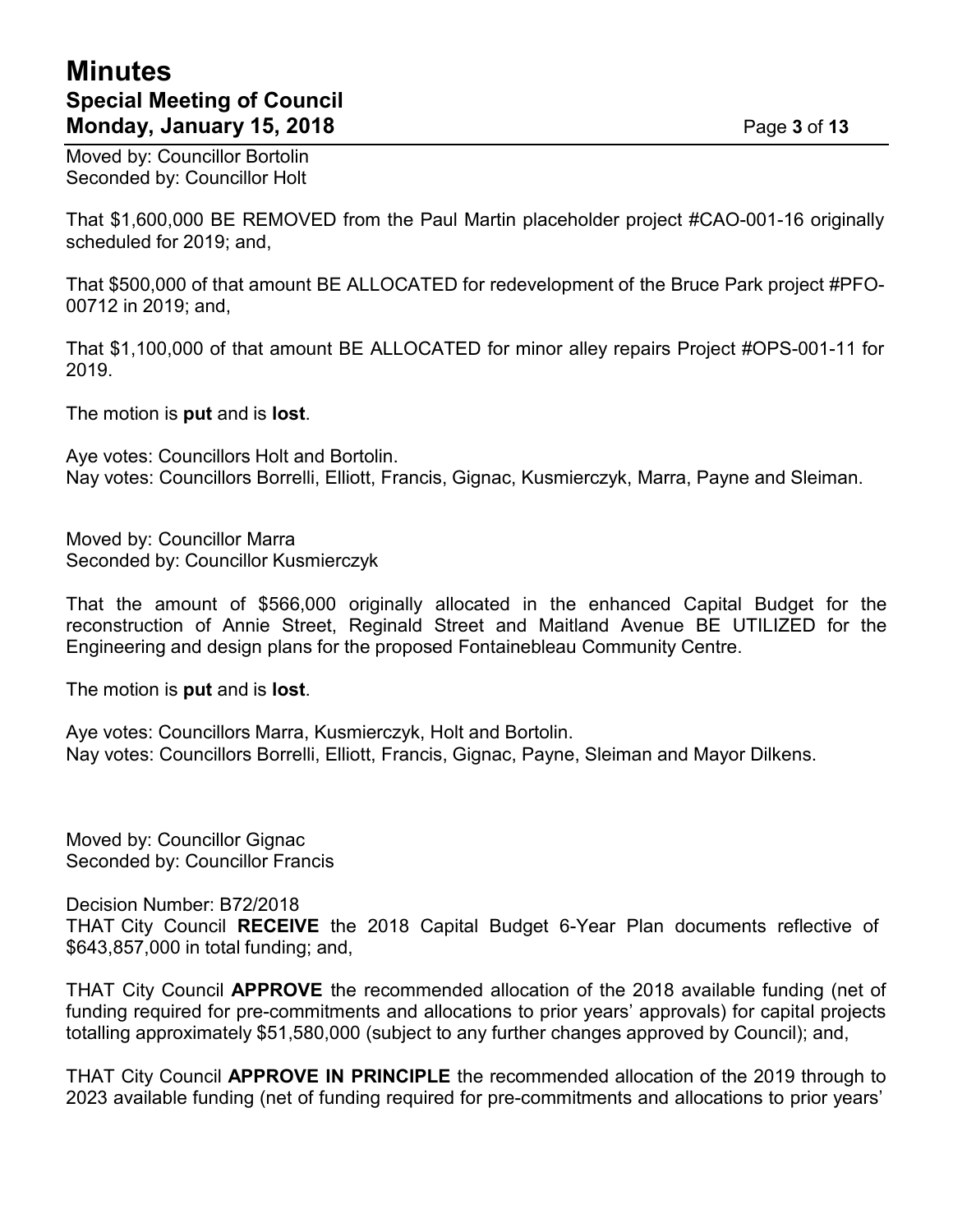## **Minutes Special Meeting of Council Monday, January 15, 2018** Page **4** of **13**

approvals) for capital projects totalling approx. \$431,485,000 inclusive of the 2023 unallocated capital funding of \$10,000,000 and subject to any further changes approved by City Council; and,

THAT City Council **RE-CONFIRM** that pre-commitment of capital funds will generally continue to be limited to the current 5-year period notwithstanding the gradual increase of the capital planning period to 10 years by the 2022 budget. Carried.

Councillor Marra discloses an interest and abstains from voting on Capital Budget Item #TRN-003- 17 being the 2018 Capital Budget request for Transit Windsor West End terminal as his employer has been in discussions in terms of the location selection of the terminal.

Moved by: Councillor Gignac Seconded by: Councillor Francis

#### Decision Number: B73/2018

That the "Proposed 2018 Enhanced Capital Budget" including identified funding sources as presented by Mayor Dilkens for \$22.8 million unallocated dollars in the Capital Budget and attached as Appendix A **BE APPROVED** as presented, in the form of placeholder allocations in the budget, with reports to **BE PREPARED** for Council's consideration. Carried.

Moved by: Councillor Sleiman Seconded by: Councillor Elliott

Decision Number: B74/2018

That \$500,000 from the Ward funds allocated in 2019 as part of the 2018 Proposed Enhanced Capital Budget **BE APPROVED** for use in 2018 to be distributed evenly amongst all Wards. Carried.

Moved by: Councillor Francis Seconded by: Councillor Gignac

Decision Number: B77/2018

That Rule 13.9 of the Procedure By-law regarding business not already before Council **BE WAIVED** to permit the introduction of a motion for consideration without prior notice regarding Item 9.12 for the "Playground Maintenance and Capital Replacement Costs". Carried.

Moved by: Councillor Gignac Seconded by: Councillor Francis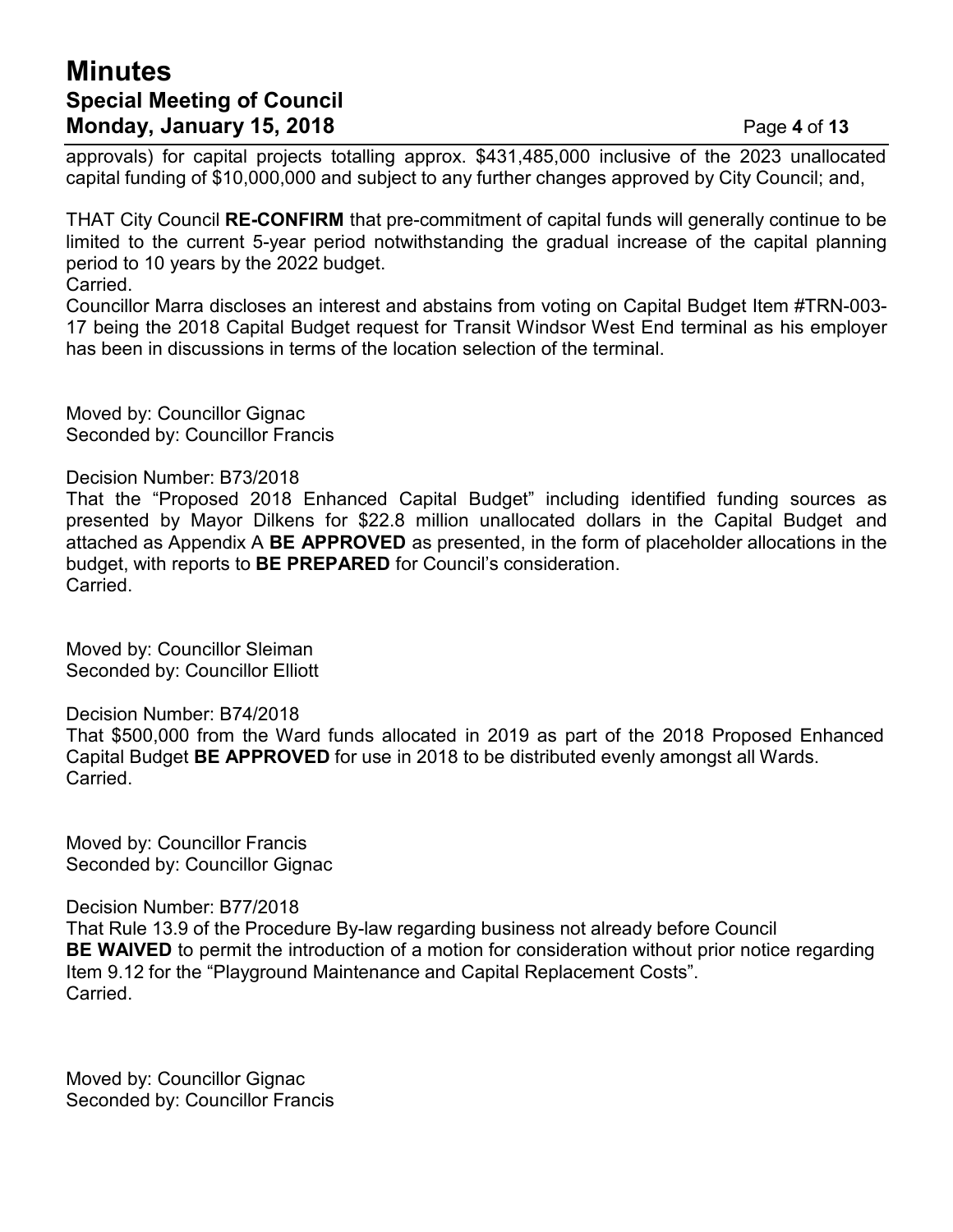## **Minutes Special Meeting of Council Monday, January 15, 2018** Page **5** of **13**

Decision Number: B75/2018

That the motion in the report of the Corporate Leader of Parks, Recreation, Culture and Facilities dated October 31, 2017 entitled "Playground Maintenance and Capital Replacement Costs" indicating:

That Council APPROVE the Playground Policy as outlined under Appendix D, **BE AMENDED** to read:

That the Playground Policy as outlined in Appendix D, **BE RECEIVED**. Carried.

Moved by: Councillor Gignac Seconded by: Councillor Marra

Decision Number: B78/2018 That Rule 13.9 of the Procedure By-law regarding business not already before Council **BE WAIVED** to permit the introduction of a motion for consideration without prior notice regarding the "2018 Doors Open Windsor". Carried.

Moved by: Councillor Gignac Seconded by: Councillor Sleiman

Decision Number: B76/2018 That the decision by Council on January 15, 2018 regarding "2018 Doors Open Windsor" **BE AMENDED** to indicate the following:

That \$5,000 from the Planning department Budget **BE ALLOCATED** to the 2018 Doors Open Windsor Event. Carried.

> Report Number: C 202/2017 Clerk's File: AFB/12937

#### **CONSIDERATION OF COMMITTEE REPORTS**

#### **Report of the Special In-Camera meeting or other Committee as may be held prior to Council**

None.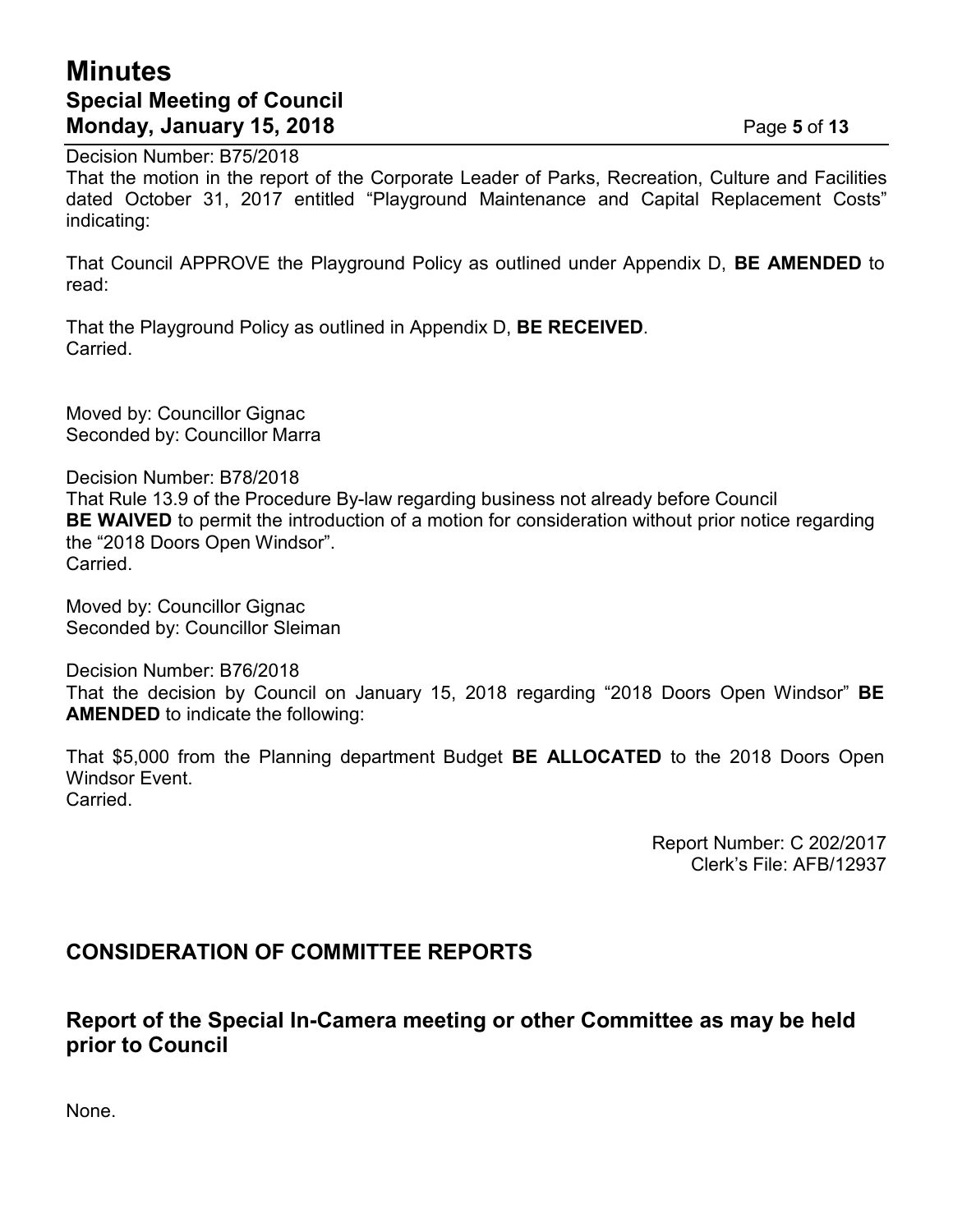#### **10. BY-LAWS (First and Second Readings)**

Moved by: Councillor Holt Seconded by: Councillor Kusmierczyk

That the following By-law No. 5-2018 be introduced and read a first and second time:

**5-2018** A BY-LAW TO CONFIRM PROCEEDINGS OF THE COUNCIL OF THE CORPORATION OF THE CITY OF WINDSOR AT ITS SPECIAL MEETING HELD ON THE SIXTEENTH DAY OF JANUARY, 2018 Carried.

#### **11. MOVE BACK INTO FORMAL SESSION**

Moved by: Councillor Marra Seconded by: Councillor Payne

That the Committee of the Whole does now rise and report to Council respecting the business items considered by the Committee:

- 1) Communication Items (as amended)
- 2) Consent Agenda (as amended)
- 3) Items Deferred Items Referred
- 4) Consideration of the Balance of Business Items (as amended)
- 5) Committee Reports (as presented)
- 6) By-laws given first and second readings (as presented)

Carried.

#### **12. THIRD AND FINAL READING OF THE BY-LAWS**

Moved by: Councillor Sleiman Seconded by: Councillor Borrelli

That By-law 5-2018, having been read a first and second time be now read a third time and finally passed and that the Mayor and Clerk **BE AUTHORIZED** to sign and seal the same notwithstanding any contrary provision of the Council. Carried.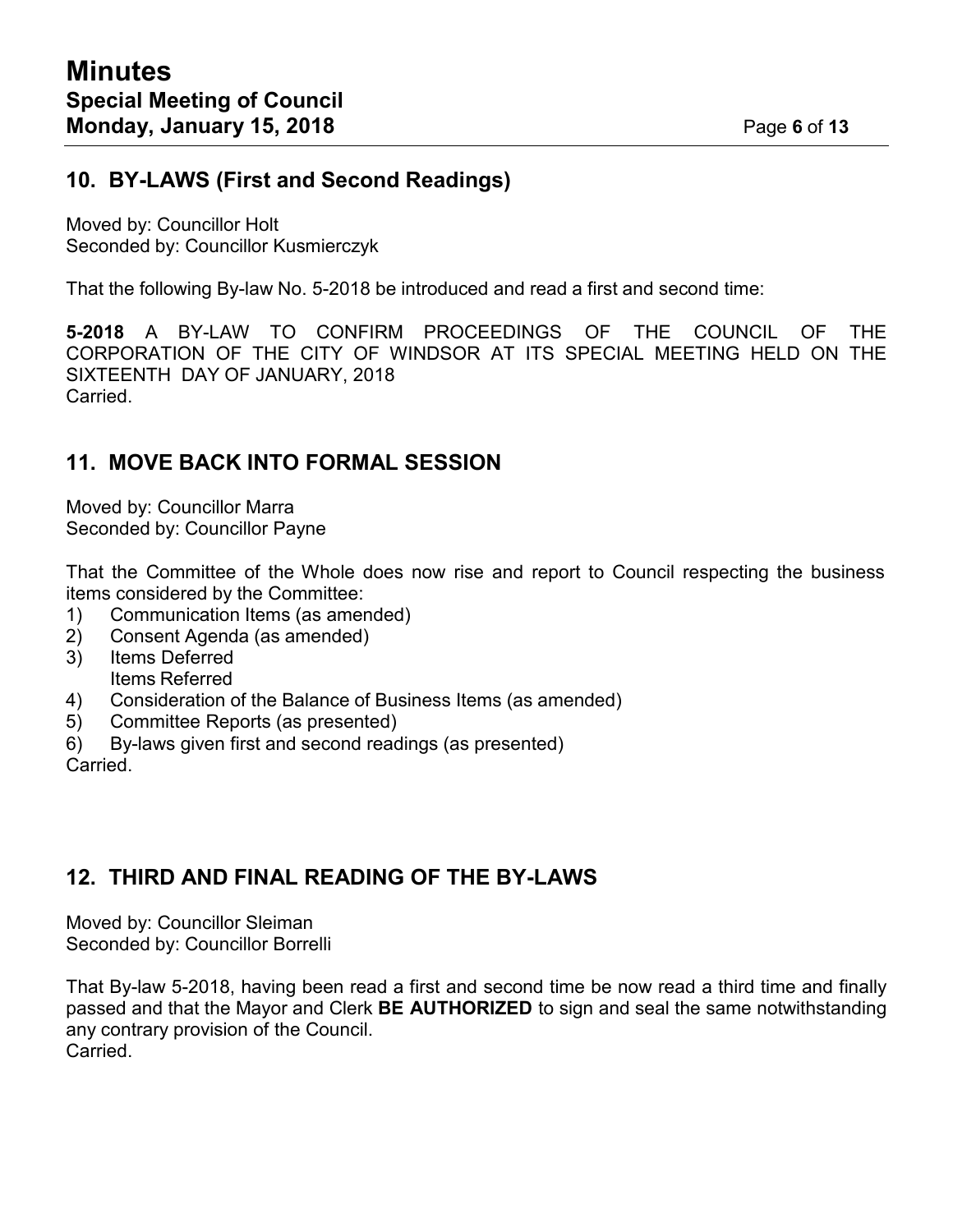### **13. ADJOURNMENT**

Moved by: Councillor Bortolin Seconded by: Councillor Elliott

That this Council meeting stand adjourned until the next regular meeting of Council or at the call of the Mayor. Carried.

Accordingly, the meeting is adjourned at 4:29 o'clock p.m.

Mayor

**City Clerk**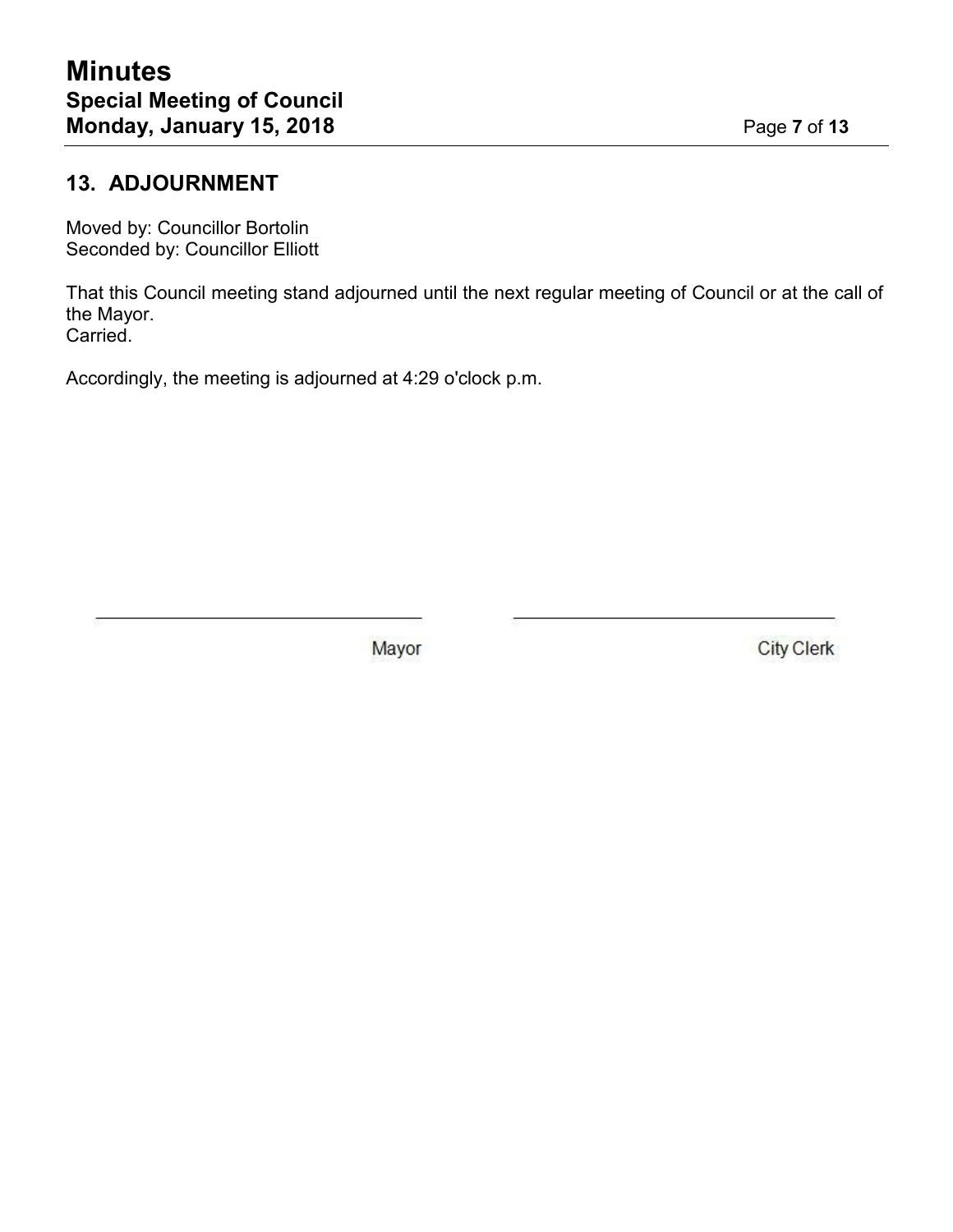2018 Enhanced Capital Budget - Item No. 8.2

| <b>Source</b>                    | <b>Funding Source</b>       | 2018        | 2019        | 2020        | 2021        | 2022        | 2023         | <b>Total</b> |
|----------------------------------|-----------------------------|-------------|-------------|-------------|-------------|-------------|--------------|--------------|
| <b>FUNDING</b>                   |                             |             |             |             |             |             |              |              |
| ECP-010-09 - Airport Rehab.      | <b>PAYG</b>                 | \$41,000    | \$2,896,000 | \$3,063,000 |             |             |              | \$6,000,000  |
| and Reconstruction               |                             |             |             |             |             |             |              |              |
| Approved Annual Increase         | Transfer from Operating -   | \$1,000,000 | \$1,000,000 | \$1,000,000 | \$1,000,000 | \$1,000,000 | \$1,000,000  | \$6,000,000  |
| from 2018 Operating Budget       | <b>PYG</b>                  |             |             |             |             |             |              |              |
| PFO-011-12 - Civic Gateways      | <b>Fund 160</b>             |             |             | \$500,000   | \$500,000   |             |              | \$1,000,000  |
| Project moved to 2023            |                             |             |             |             |             |             |              |              |
| \$10 unallocated in 2023         | \$1M to PFO-011-12          |             |             |             |             |             | \$9,000,000  | \$9,000,000  |
|                                  | pushed out to allow for 5   |             |             |             |             |             |              |              |
|                                  | year funding increase       |             |             |             |             |             |              |              |
| <b>Canderal Parking Proceeds</b> | Remaining and funds         | \$500,000   |             |             |             | \$300,000   |              | \$800,000    |
|                                  | made available from         |             |             |             |             |             |              |              |
|                                  | <b>Proceeds Canderel CR</b> |             |             |             |             |             |              |              |
|                                  | 768/17                      |             |             |             |             |             |              |              |
| <b>TOTAL FUNDING TO</b>          |                             | \$1,541,000 | \$3,896,000 | \$4,563,000 | \$1,500,000 | \$1,300,000 | \$10,000,000 | \$22,800,000 |
| <b>ALLOCATE</b>                  |                             |             |             |             |             |             |              |              |

| <b>PROJECT ALLOCATIONS</b>         | <b>Total Amount to Fund</b> | 2018      | 2019      | 2020        | 2021 | 2022 | 2023        | <b>Total</b> |
|------------------------------------|-----------------------------|-----------|-----------|-------------|------|------|-------------|--------------|
| California/Pulford - Norfolk to    | \$1,200,000                 |           |           |             |      |      | \$1,200,000 | \$1,200,000  |
| Daytona                            |                             |           |           |             |      |      |             |              |
| Walking Path - Daytona to          | \$75,000                    |           | \$75,000  |             |      |      |             | \$75,000     |
| California                         |                             |           |           |             |      |      |             |              |
| College - Campbell to McKay        | \$1,500,000                 | \$150,000 |           | \$1,350,000 |      |      |             | \$1,500,000  |
| Wigle Park - Phase 2 funding       | \$325,000                   |           | \$150,000 |             |      |      | \$175,000   | \$325,000    |
| <b>Electrical Box Installation</b> | \$75,000                    | \$75,000  |           |             |      |      |             | \$75,000     |
| Maiden Lane - Support DWFM         |                             |           |           |             |      |      |             |              |
| Crawford - Wyandotte to            | \$250,000                   |           |           | \$250,000   |      |      |             | \$250,000    |
| Tecumseh - Engineering             |                             |           |           |             |      |      |             |              |
| Victoria Ave - Tecumseh to         | \$150,000                   |           |           |             |      |      | \$150,000   | \$150,000    |
| Jackson Park - Mill and Pave       |                             |           |           |             |      |      |             |              |
| Park - Pelissier to Caron          | \$430,000                   | \$43,000  | \$387,000 |             |      |      |             | \$430,000    |
| Lillian - Grand Marais to South    | \$500,000                   |           |           |             |      |      | \$500,000   | \$500,000    |
| Pacific - Reconstruction           |                             |           |           |             |      |      |             |              |
| Capitol Theatre Improvements       | \$60,000                    |           |           | \$60,000    |      |      |             | \$60,000     |
| Stodgell Park Redevelopment        | \$460,000                   |           |           |             |      |      | \$460,000   | \$460,000    |
| Pedestrian Street Lighting on      | \$158,000                   |           |           | \$158,000   |      |      |             | \$158,000    |
| Ottawa Street                      |                             |           |           |             |      |      |             |              |
| Windermere - Engineering for       | \$105,000                   |           |           | \$105,000   |      |      |             | \$105,000    |
| <b>Storm Sewer Reconstruction</b>  |                             |           |           |             |      |      |             |              |
| Ypres - Forest to Marentette -     | \$247,000                   |           |           | \$247,000   |      |      |             | \$247,000    |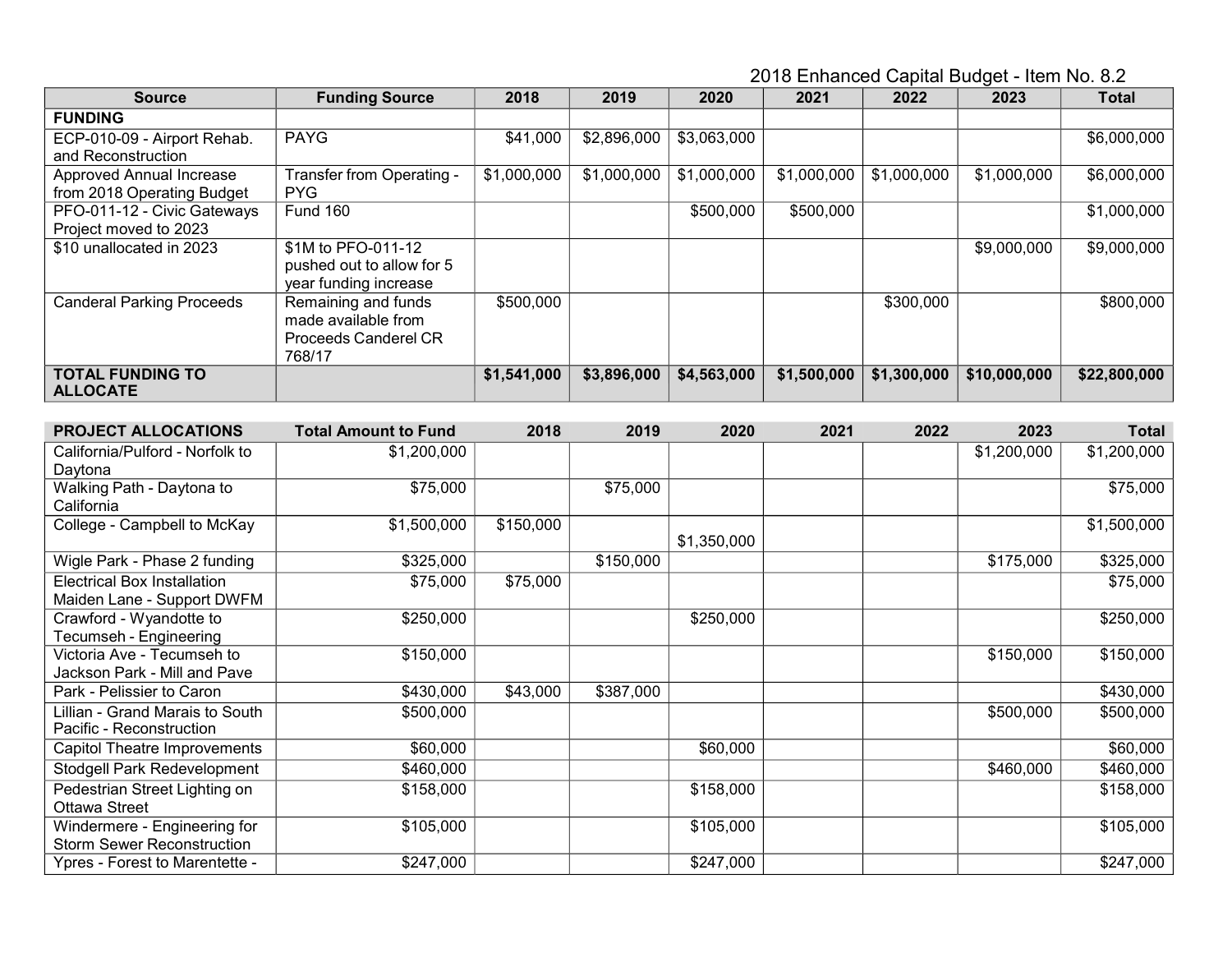# **Minutes Special Meeting of Council Monday, January 15, 2018** Page

# **9** of **13**

| <b>Mill and Pave</b>                                                                                    |             |           |                     |                   |           |                   |             |
|---------------------------------------------------------------------------------------------------------|-------------|-----------|---------------------|-------------------|-----------|-------------------|-------------|
| Erie Street - La Bella Strada<br>Streetscaping                                                          | \$300,000   |           |                     |                   |           | \$300,000         | \$300,000   |
| St. Luke - Seminole to ETR -<br>Reconstruction                                                          | \$510,000   | \$51,000  |                     |                   | \$459,000 |                   | \$510,000   |
| Pillette - Seminole to VIA<br><b>Tracks - Reconstruction</b>                                            | \$500,000   | \$25,000  |                     |                   |           | \$475,000         | \$500,000   |
| Pillette - Seminole to VIA<br><b>Tracks - Reconstruction</b>                                            | \$500,000   | \$25,000  |                     |                   |           | \$475,000         | \$500,000   |
| Rubber Base for Gary Dugal<br>Playground                                                                | \$124,000   | \$124,000 |                     |                   |           |                   | \$124,000   |
| St. Julien - George to<br>Tourangeau - Reconstruction                                                   | \$155,000   |           |                     |                   | \$155,000 |                   | \$155,000   |
| Milloy - Chandler to Meldrum -<br>Mill and Pave                                                         | \$108,000   |           | \$108,000           |                   |           |                   | \$108,000   |
| Albert - Wyandotte to Edna -<br>Mill and Pave                                                           | \$114,000   |           | \$114,000           |                   |           |                   | \$114,000   |
| <b>Tranby Park - Relocate</b><br>Kiwanis Equipment - to be<br>timed with Tranby roadwork<br>this Spring | \$155,000   |           | \$155,000           |                   |           |                   | \$155,000   |
| Realtor Park - Path                                                                                     | \$475,000   |           |                     | \$475,000         |           |                   | \$475,000   |
| Accessible Washroom and<br>Changeroom - Riverside Park<br>(match for Candian Tire grant)                | \$400,000   | \$400,000 |                     |                   |           |                   | \$400,000   |
| Streetlights - Banwell Road -<br>Between Tecumseh and<br>Mulberry                                       | \$70,000    |           |                     |                   |           |                   | \$70,000    |
| Elizabeth Kishkon Park - Install<br>Washroom                                                            | \$400,000   |           |                     |                   |           | $\sqrt{$400,000}$ | \$400,000   |
| <b>Briarbank Drive - Mill and Pave</b>                                                                  | \$340,000   |           | $\overline{$}7,000$ | $\sqrt{$143,000}$ | \$190,000 |                   | \$340,000   |
| Improvements to Peche Island<br>and boat access                                                         | \$1,000,000 |           | \$500,000           | \$500,000         |           |                   | \$1,000,000 |
| Wayfinding Signage and<br>Markers - Ganatchio/Little<br>River                                           | \$100,000   |           |                     |                   |           | \$100,000         | \$100,000   |
| Wyandotte - St. Rose to<br>Janisse - Repair WB,<br><b>Reconstruct EB</b>                                | \$440,000   |           |                     |                   |           | \$440,000         | \$440,000   |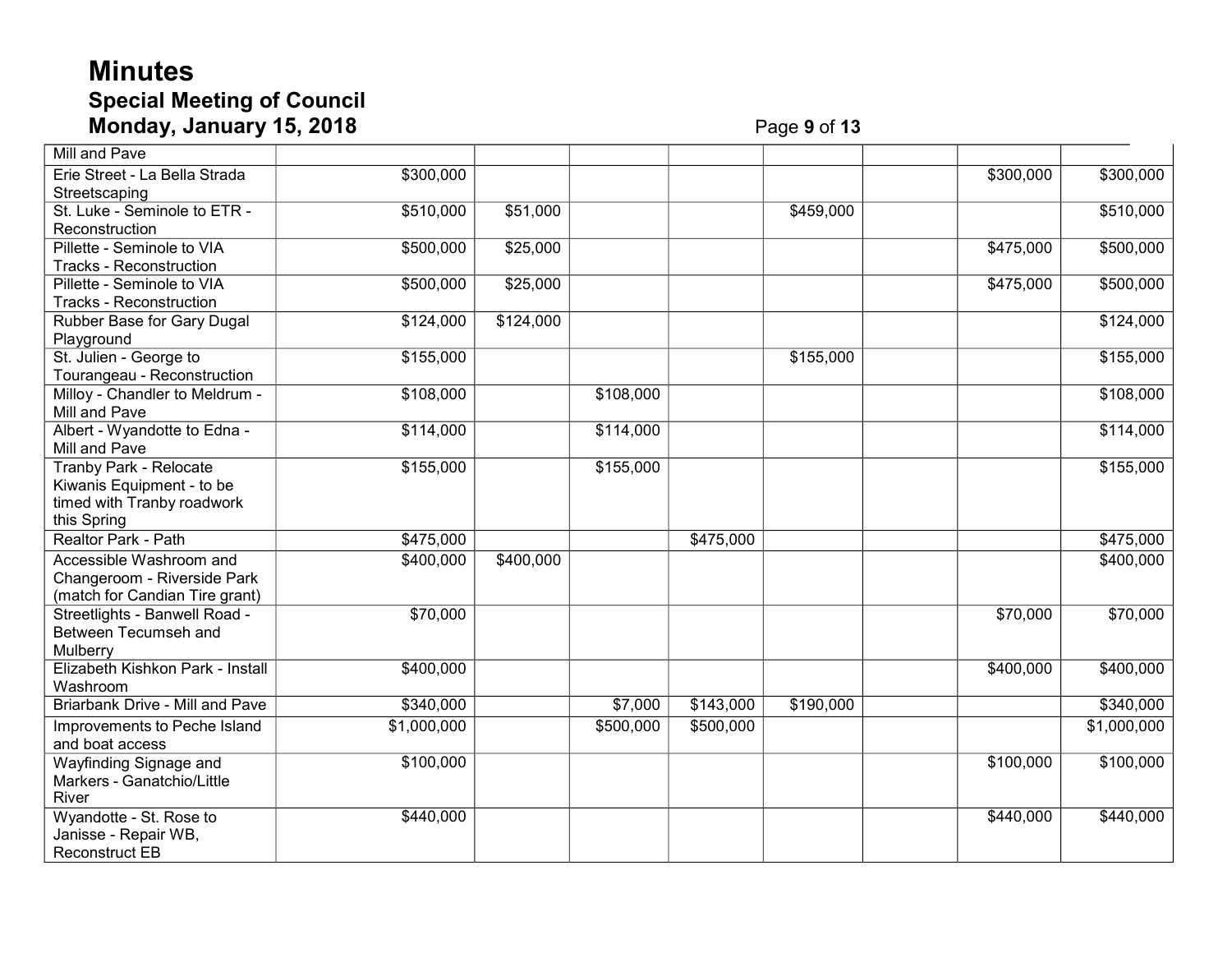# **Minutes Special Meeting of Council Monday, January 15, 2018** Page **10** of **13**

| Maitland Cres. - South             | \$120,000    |             |             |             |             |             | \$120,000    | \$120,000    |
|------------------------------------|--------------|-------------|-------------|-------------|-------------|-------------|--------------|--------------|
| National to South National -       |              |             |             |             |             |             |              |              |
| Mill and Pave                      |              |             |             |             |             |             |              |              |
| Annie St. - Tecumseh to Cul-       | \$90,000     |             |             |             |             |             | \$90,000     | \$90,000     |
| de-sac - Mill and Pave             |              |             |             |             |             |             |              |              |
| Reginald St. - Pillette to         | \$375,000    |             |             |             |             |             | \$375,000    | \$375,000    |
| Norman - Reconstruction            |              |             |             |             |             |             |              |              |
| Byng - Lappan to Melinda -         | \$1,380,000  | \$128,000   | \$600,000   | \$652,000   |             |             |              | \$1,380,000  |
| Reconstruction                     |              |             |             |             |             |             |              |              |
| <b>Riverside Drive Vista</b>       | \$1,000,000  |             |             |             |             | \$1,000,000 |              | \$1,000,000  |
| Roundabout - Devonshire and        |              |             |             |             |             |             |              |              |
| Riverside                          |              |             |             |             |             |             |              |              |
| Northwood - Cleary to Daytona      | \$750,000    |             | \$675,000   | \$75,000    |             |             |              | \$750,000    |
| - Reconstruction                   |              |             |             |             |             |             |              |              |
| <b>Alley Funding</b>               | \$250,000    |             | \$250,000   |             |             |             |              | \$250,000    |
| <b>WIFF</b>                        | \$250,000    |             |             | \$250,000   |             |             |              | \$250,000    |
| <b>Ward Funds</b>                  | \$1,000,000  |             | \$500,000   |             |             |             | \$500,000    | \$1,000,000  |
| Reserve for Basement               | \$500,000    | \$500,000   |             |             |             |             |              | \$500,000    |
| <b>Flooding Mitigation - Sewer</b> |              |             |             |             |             |             |              |              |
| Master Plan                        |              |             |             |             |             |             |              |              |
| <b>Bike Park</b>                   | \$500,000    |             |             |             |             |             | \$500,000    | \$500,000    |
| Theme Districting -                | \$5,000,000  |             | \$175,000   | \$234,000   | \$696,000   | \$300,000   | \$3,595,000  | \$5,000,000  |
| (Downtown, Sandwich,               |              |             |             |             |             |             |              |              |
| Walkerville, Riverside, Ford       |              |             |             |             |             |             |              |              |
| City, Asian Town)                  |              |             |             |             |             |             |              |              |
| <b>Recreation Master Plan</b>      | \$200,000    |             | \$200,000   |             |             |             |              | \$200,000    |
| <b>Financing Charges</b>           | \$159,000    | \$20,000    |             | \$64,000    |             |             | \$75,000     | \$159,000    |
| <b>TOTAL PROJECT</b>               | \$22,800,000 | \$1,541,000 | \$3,896,000 | \$4,563,000 | \$1,500,000 | \$1,300,000 | \$10,000,000 | \$22,800,000 |
| <b>EXPENDITURES</b>                |              |             |             |             |             |             |              |              |
| <b>BALANCE PER YEAR</b>            |              | S           | \$          | \$          | \$          | \$          | \$           | \$           |
|                                    |              |             |             |             |             |             |              |              |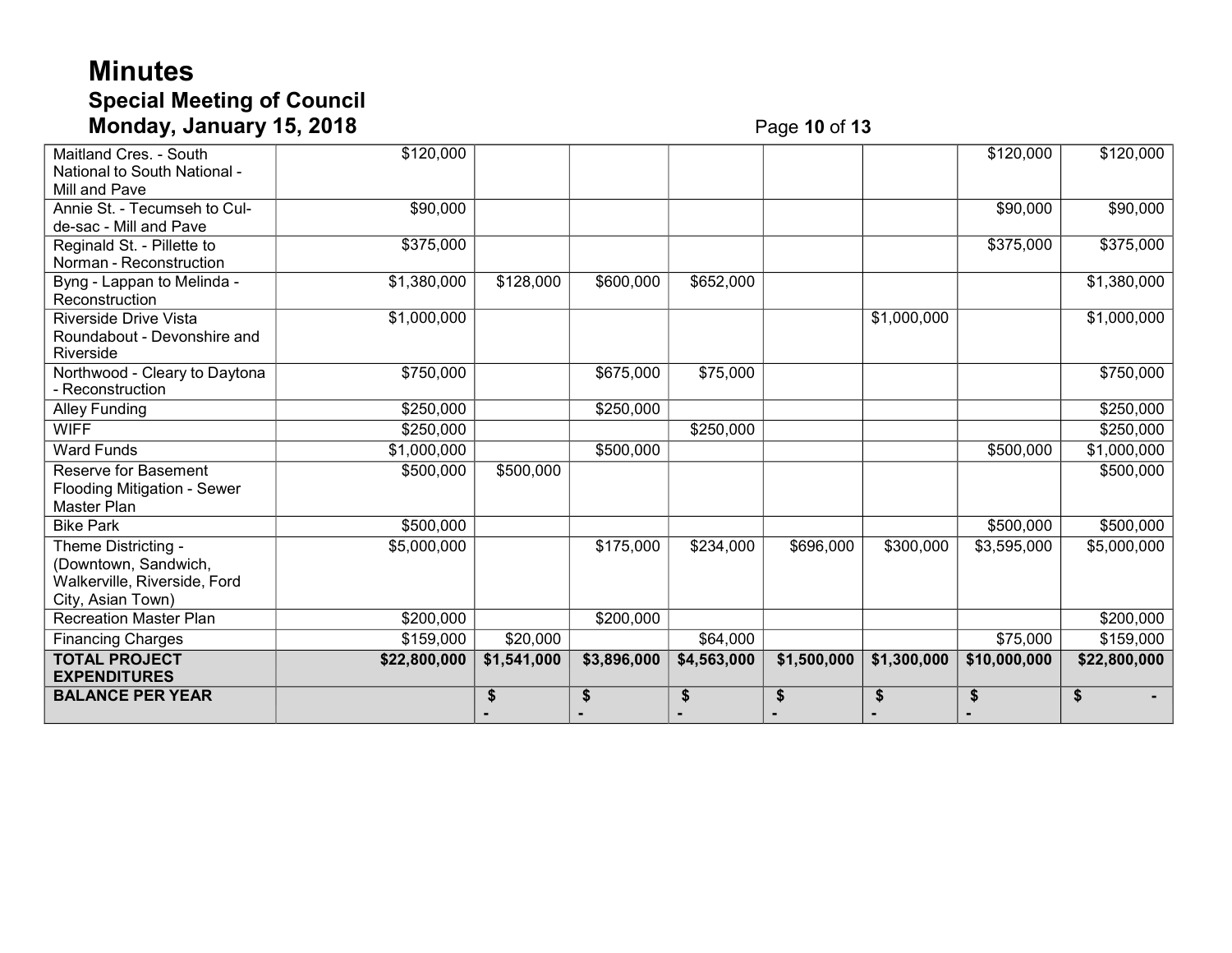#### Item No. 8.2 – Appendix A

**Appendix A:** 



**Amount of request Requested Increases Capital Budget** increase **Department Issue Description** above previoiusly Project ID **ded** to recor approved amounts fund in 2018 - 2021 Pay as you go Funding TRN-005-07 Handi - Transit Bus Acquisitions 360,000 Agencies 25,203,000 203,500 Housing & Children Services HCS-001-14 Windsor Essex Community Housing (City and County request) ENG-006-16 100,000 Facilities Coventry Gardens Peace Fountain ENG-006-17 Windsor International Aquatics Training Centre - Capital Refurbishments 555,000 75,000 Recreation 200,000 Facilities ENG-007-17 Facility Maintenance Equipment Program ENG-008-17 45,000 Facilities Generator & Fuel Storage Upgrades 96,400 Facilities HCP-002-07 Corporate Facilties Roof Replacement Program HCP-002-09 40,000 Fire Hall Capital Refurbishment Program **Facilities** HCP-005-08 270,000 50,000 Facilities Corporate Facilities Paving Program HCP-010-07 1,230,000 **Facilities** Willistead Complex Capital Improvements 711,720 OPS-007-07 Operations Facilities Improvements - Crawford 1056720 **Facilities Facilities** PFO-002-12 Facility Structural & Building Evnelope Maintenance Program 165,000 450,000 55,000 Facilities Facility and Parks Building Demolitions PFO-002-18 10,000 **Facilities** PFO-003-13 Art Gallery of Windsor Capital Improvements 345,000 Facilities PFO-009-11 Corporate Heating & Cooling Replacement/Repair Program Facilities 75,000 PFO-010-11 Corporate Facilities flooring and finishes replacement program **Facilities** 1,200,000 385,000 REC-005-07 Corporate Arena Refurbishments 200,000 **Facilities** REC-006-07 Mackenzie Hall Repair and Maintenance Parks PFO-007-11 Tree Maintenance Backlog 150,000 2 500 000 654.172 Parks PFO-002-15 Playgrounds Replacement Program Parks 9,100,000 231,500 PFO-005-18 Shorewall Capital Improvements 500,000 Parks PFO-009-12 Park / Bridge/Shelters/Buildings/Capital Improvements Parks 25,000 PFO-014-12 Park Community Partnership Initiatives 200,000 Parks PFO-015-12 Parks Master Plan Parks PFO-017-12 Playgrounds Equipment Removal 200,000 65,000 Parks 65,000 PFO-003-17 **GPS Laser Line Painting Equipment** Recreation 1.470,000 REC-003-07 Municipal Pools Refurbishment Program 150,000 Recreation REC-001-18 Monument and Memorial Capital Repairs Recreation 100,000 50,000 REC-002-07 Lakeview Park Marina Upgrades **Asset Planning** 3,200,000 FIN-001-18 Net Metering 1.000,000 **Asset Planning** FIN-003-18 Geothermal/High Efficiency Heating and Cooling Systems **Asset Planning** FIN-004-18 Enterprise Wide Energy Management System Software 300,000 550,000 450,000 Information Technology ITC-003-12 Payroll Business Process Review - Phase 2 35,000 **Human Resources** HRS-002-17 Corporate Erogonomic Equipment 41,700 Windsor Public Library WPL-001-17 Library Refurbishments Windsor Public Library 188,000 WPL-001-18 New Shelving for Central Library for Security - Placeholder 325,000 325,000 Engineering ENG-002-18 Asphalt pavement widening - Malden Rd / South Camerion Blvd 500,000 477,500 Engineering ECP-041-07 New Infrastructure Development - Oversizing Infrastructure (Developer related) 350,000 Engineering ENG-001-18 Concord School Demolition Engineering 1,913,795 1,413,795 ENG-003-18 Sandwich Library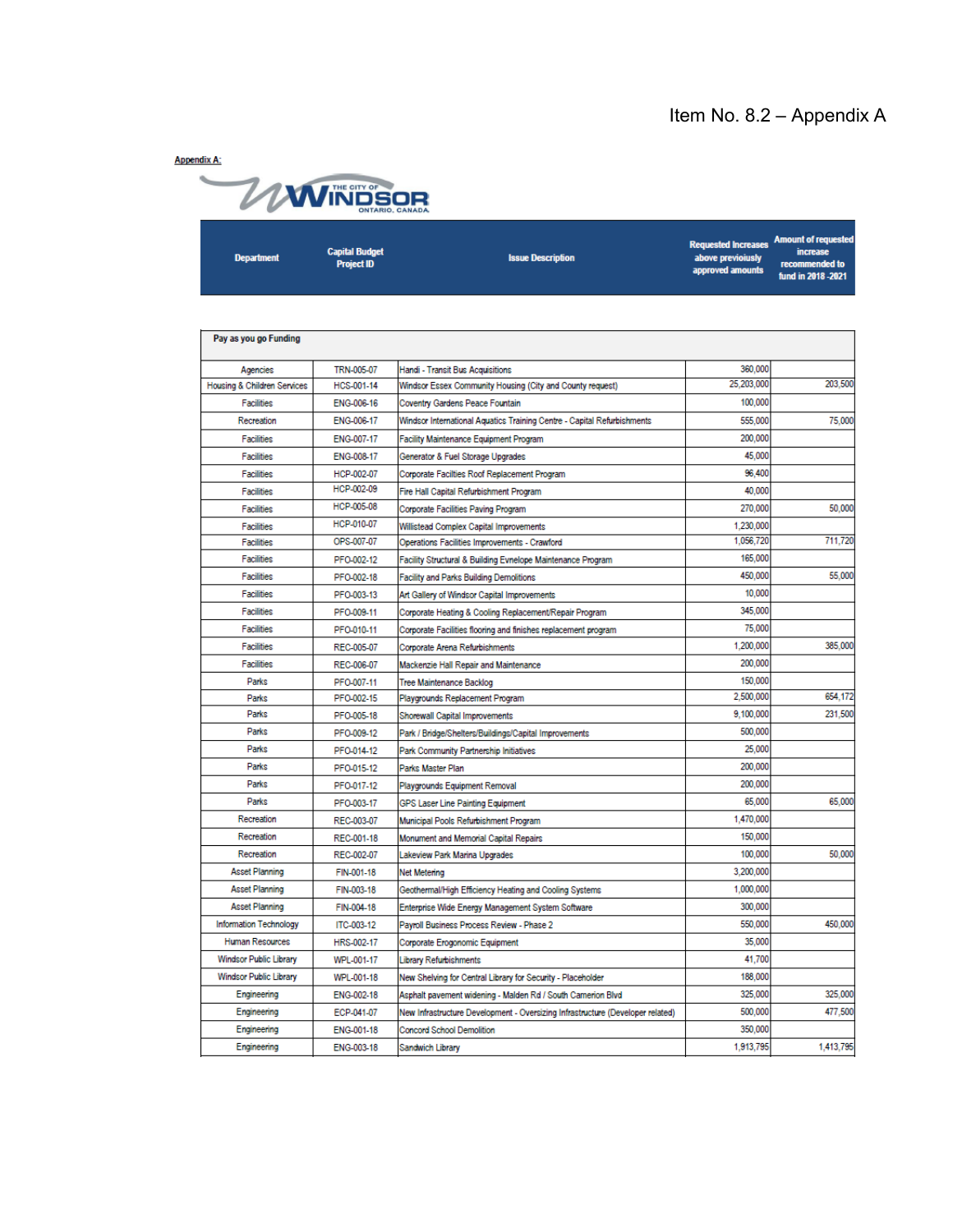# **Minutes Special Meeting of Council Monday, January 15, 2018** Page **12** of **13**

| <b>Department</b>                | <b>Capital Budget</b><br><b>Project ID</b> | <b>Issue Description</b>                                                   | <b>Requested Increases</b><br>above previoiusly<br>approved amounts | <b>Amount of requested</b><br><i>increase</i><br>recommended to<br>fund in 2018 - 2021 |
|----------------------------------|--------------------------------------------|----------------------------------------------------------------------------|---------------------------------------------------------------------|----------------------------------------------------------------------------------------|
|                                  |                                            |                                                                            |                                                                     |                                                                                        |
| Engineering                      | ECP-004-08                                 | Municipal Drains Capital Improvement Program                               | 250,000                                                             |                                                                                        |
| Engineering                      | ECP-004-09                                 | Stormwater and Sanitary Master Plan Development                            | 500,000                                                             |                                                                                        |
| Engineering                      | ECP-014-07                                 | City Centre Streetscape Improvements                                       | 350,000                                                             | 350,000                                                                                |
| Engineering                      | ENG-005-17                                 | Central Box EA road and Infrastructure Improvement                         | 4,662,000                                                           |                                                                                        |
| Engineering                      | ENG-026-17                                 | Sandwich Roundabout & Archeological                                        | 300,000                                                             | 300,000                                                                                |
| Operations                       | OPS-001-11                                 | Minor Alley Maintenance Program                                            | 1,200,000                                                           | 200,000                                                                                |
| Operations                       | OPS-002-11                                 | Minor Road Deficiencies Rehablitiation Program                             | 140,000                                                             | 140,000                                                                                |
| Operations                       | OPS-004-07                                 | Sidewalk Rehabilitiation Program                                           | 2,490,500                                                           | 317,500                                                                                |
| Operations                       | OPS-028-18                                 | Concrete Road Panel Repair Program                                         | 6,000,000                                                           |                                                                                        |
| Operations                       | OPS-029-18                                 | Curb Replacement Program                                                   | 1,200,000                                                           |                                                                                        |
| Operations                       |                                            |                                                                            | 345,000                                                             | 310,000                                                                                |
| Operations                       | OPS-022-11<br>OPS-027-18                   | Purchase of Additional Fleet Equipment<br>Greening the Fleet               |                                                                     |                                                                                        |
| Transportation                   | TRN-001-07                                 | <b>Bus Acquistions</b>                                                     | 150,000                                                             |                                                                                        |
|                                  | TRN-003-17                                 | Transit Windsor - West End Terminal                                        | 3.955.892                                                           |                                                                                        |
| Transportation                   |                                            |                                                                            | 548,500                                                             | 548,500                                                                                |
| Operations                       | OPS-009-07                                 | Transportation Planning Environmental Study Reports                        | 100,000                                                             | 100,000                                                                                |
| Facilities                       | ENG-005-16                                 | 2437 Howard Ave Improvements                                               | 200,000                                                             |                                                                                        |
| Legal                            | LGL-001-18                                 | Corporate Space Needs                                                      | 500,000                                                             |                                                                                        |
| Planning                         | PBG-002-18                                 | Comprehensive Zoning By-Law                                                | 250,000                                                             |                                                                                        |
| Parks                            | PFO-016-12                                 | Parkland Acquistion                                                        | 13,000                                                              | 13,000                                                                                 |
| Parks                            | PFO-001-16                                 | New Greenhouse Complex                                                     | 150,000                                                             | 150,000                                                                                |
| Operations                       | OPS-005-07                                 | Railway Lands Fencing                                                      | 50,000                                                              |                                                                                        |
| Operations                       | ENG-024-17                                 | Dominion / Northwood Intersection                                          | 1,000,000                                                           | 1,000,000                                                                              |
| Planning                         | PLN-005-07                                 | Planning and Building E-Plan and E-permit review and implementation        | 1,528,140                                                           |                                                                                        |
|                                  |                                            |                                                                            | \$<br>80,347,647                                                    | s<br>8,576,187                                                                         |
| <b>Dedicated Reserve Funding</b> |                                            |                                                                            |                                                                     |                                                                                        |
| Pollution Control                | ENV-001-08                                 | Lou Romano Water Reclamation Plant Capital Improvements                    | 425,000                                                             | 425,000                                                                                |
| Pollution Control                | ENV-002-08                                 | Little River Pollution Control Plant Capital Improvements                  | 2,250,000                                                           | 2,250,000                                                                              |
|                                  |                                            |                                                                            | 1,355,000                                                           | 1,355,000                                                                              |
| Pollution Control                | ENV-003-08                                 | Pumping Station Capital Improvements                                       | 98,000                                                              | 98,000                                                                                 |
| Fleet<br>Operations              | OPS-005-08<br>OPS-001-13                   | Corporate Fleet Replacement Program                                        |                                                                     |                                                                                        |
|                                  |                                            | Parking Equipment Replacement Program                                      | 40,000                                                              | 40,000                                                                                 |
| Parks                            | PFO-007-12                                 | Neighbourhood Parks Initiatives                                            | 10,000                                                              | 10,000                                                                                 |
| Finance                          | FIN-001-14                                 | Development Charges Studay and bylaw update                                | 120,000                                                             | 120,000                                                                                |
| Information Technology           | ITC-002-16                                 | Corporate Radio Infrastructure Upgrades                                    | 100,000                                                             | 100,000                                                                                |
| Fire                             | FRS-001-18                                 | Radio Service Monitoring                                                   | 45,000                                                              | 45,000                                                                                 |
| Police                           | POL-001-11                                 | Windsor Police Services Collission Reporting Centre - Expansion & Upgrades | 1,400,000                                                           | 800,000                                                                                |
| Police                           | POL-004-15                                 | Windsor Police Services - In camera item #5                                | 100,000                                                             | 100,000                                                                                |
| Police                           | POL-003-16                                 | Windsor Police Services Microsoft Office Software Upgrades                 | 175,000                                                             | 100,000                                                                                |
| Police                           | POL-005-15                                 | Windsor Police Services Use of Force Simulator                             | 160,000                                                             |                                                                                        |
| Police                           | POL-006-14                                 | Windsor Police Service 911 VolP Ugrades                                    | 200,000                                                             |                                                                                        |
| Police                           | POL-007-17                                 | Windsor Police Services patrol Line up Room Maintenance Modernization      | 500,000                                                             |                                                                                        |
| Police                           | POL-009-14                                 | Windsor Police Services HQ Building Workstations Reconfiguration           | 1,250,000<br>225,000                                                | 250,000<br>150,000                                                                     |
| Police                           | POL-009-17                                 | Windsor Police Services Disaster Recovery Backup/Replication Site Imp.     |                                                                     |                                                                                        |